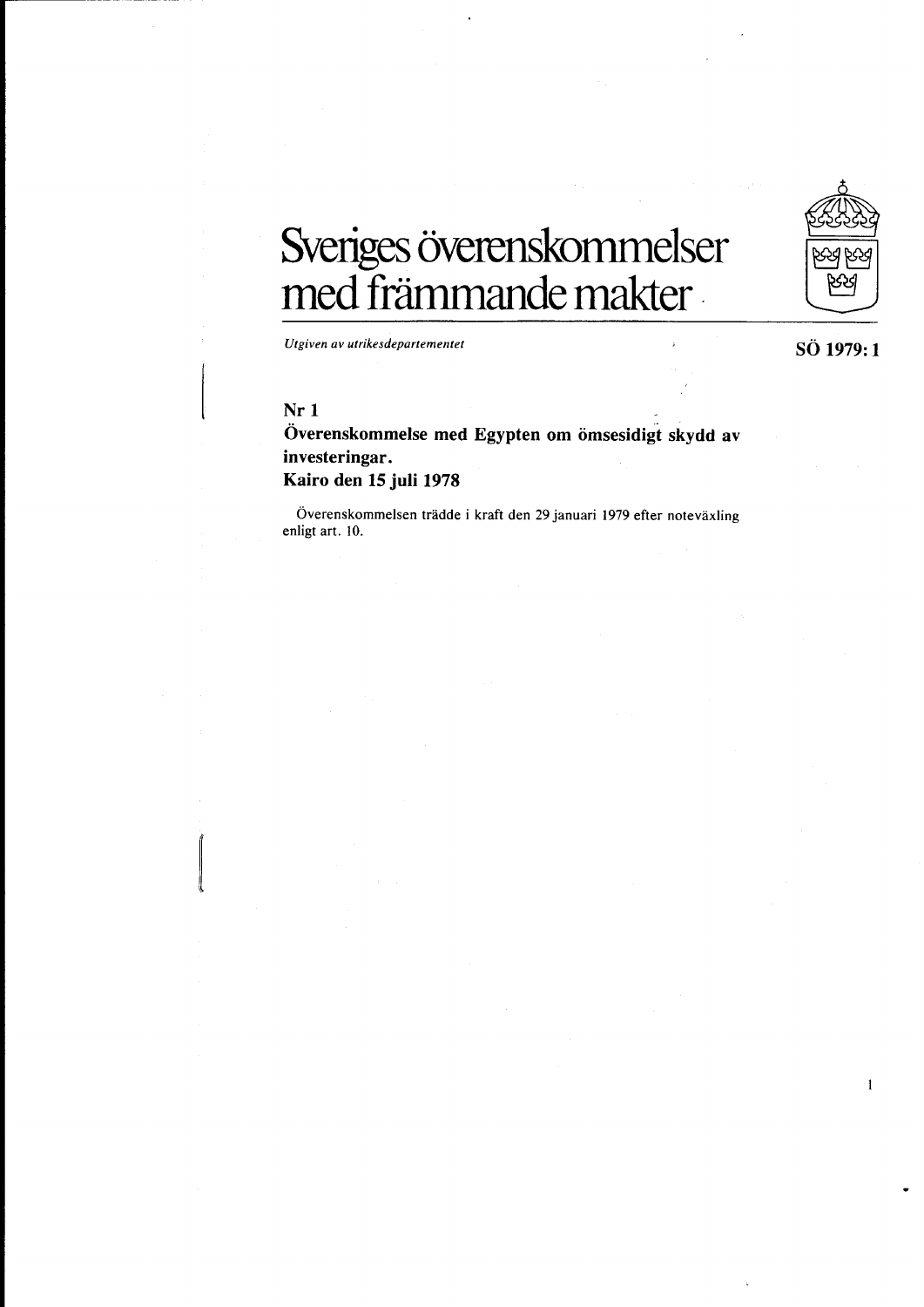Agreement between the Government of Sweden and the Government of the Arab Republic of Egypt on the Mutual Protection of Investments

The Government of Sweden and the Government of the Arab Republic of Egypt,

*reiterating* their desire to promote the development of economic, industrial and technical co-operation between the two countries,

*desiring* to maintain fair and equitable treatment of investments of nationals and companies of one Contracting State on the territory of the other Contracting State,

have agreed as follows:

*Article* 1

For the purpose of this Agreement:

(I) The term "investment" shall comprise every kind of asset and more particularly, though not exclusively,

(a) movable and immovable property as well as any other rights in rem, such as mort-

gage, lien, pledge, usufruct and similar rights; (b) shares or other kinds of interest in companies;

(c) title to money or any performance having an economic value;

(d) copyrights, industrial property rights, technical processes, trade-names and goodwill; and

(e) such business-concessions under public law, including concessions regarding the prospecting for, or the extraction or winning of natural resources, as give to their holder a legal position of some duration,

provided that the investment has been made in accordance with the laws and regulations in the host country, but irrespective of whether the investment was made before or after the entry into force of this Agreement.

(2) The term "national" shall mean:

(a) in respect of Sweden, an individual who

Overenskommelse mellan Sveriges regering och Arabrepubliken Egyptens regering om omsesidigt skydd av investeringar

Sveriges regering och Arabrepubliken Egyptens regering,

*sam upprepar* sin onskan at! framja utvecklingen av ekonomiskt, industriellt och tekniskt samarbete mellan de två länderna,

som önskar vidmakthålla en rättvis och skalig behandling av investeringar av den ena fordragsslutande statens medborgare och bolag på den andra fördragsslutande statens område.

har överenskommit om följande.

#### *Artikel 1*

Vid tillämpningen av denna överenskommelse

1. skall termen "investering" omfatta varje slag av tillgang och i synnerhet, men icke uteslutande,

a) lös och fast egendom samt andra sakrätter, såsom inteckning, panträtt, säkerhet, nyttjanderätt och liknande rättigheter;

b) aktier eller andra slag av intressen i bolag;

c) fordran på penningar eller annan prestation av ekonomiskt yarde;

d) upphovsrätt, industriell äganderätt, tekniska processer, firmanamn och goodwill; samt

e) sadana foretagskoncessioner enligt offentlig ratt, dari inbegripet koncessioner rorande prospektering efter eller utvinning eller nyttiggorande av naturtillgangar, som ger innehavaren en rattslig stallning av viss varaktighet,

förutsatt att investeringen har gjorts i överensstämmelse med värdlandets lagar och förordningar, men oberoende av om investeringen gjordes före eller efter denna överenskommelses ikraftträdande.

2. skall termen "medborgare" avse,

a) i fråga om Sverige, en person som är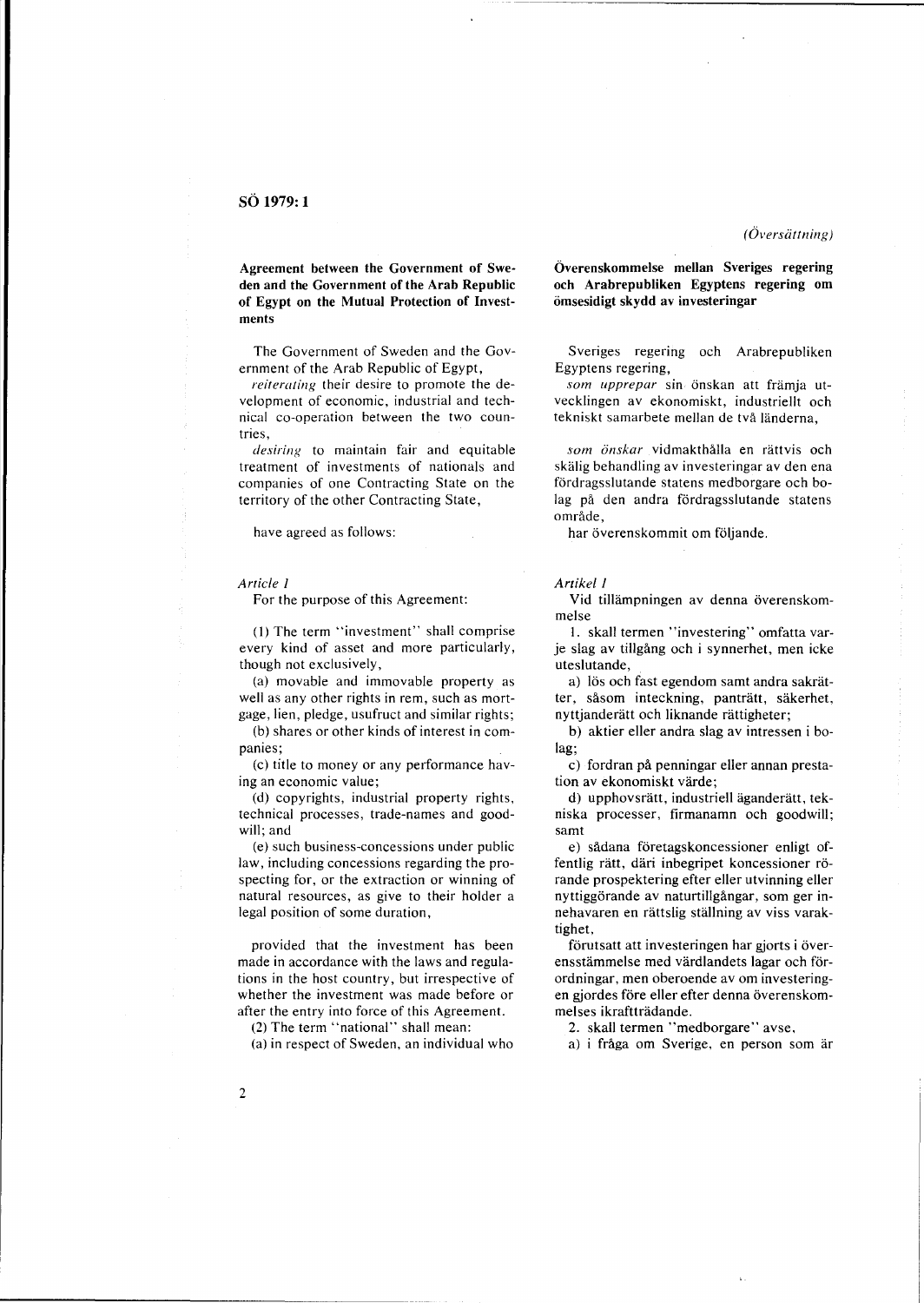is a citizen of Sweden according to Swedish law;

(b) in respect of Egypt, an individual who is a citizen of Egypt according to the Egyptian law.

(3) The term "company" shall mean:

(a) in respect of Sweden, any legal person with its seat in Sweden or with a predominating Swedish interest;

(b) in respect of Egypt, any legal person with its seat in Egypt or with a predominating Egyptian interest.

#### *Article 2*

(1) Each Contracting State shall at all times ensure fair and equitable treatment to the investments of nationals and companies of the other Contracting State.

(2) Investments by nationals or companies of either Contracting State on the territory of the other Contracting State shall not be subjected to a treatment less favourable than that accorded to investments by nationals or companies of third States.

(3) Notwithstanding the provisions of paragraph (2) of this Article, a Contracting State, which has concluded with one or more other States an agreement regarding the formation of a customs union or a free-trade area, shall be free to grant a more favourable treatment to investments by nationals and companies of the State or States, which are also parties to the said agreement, or by nationals and companies of some of these States. A Contracting State shall also be free to grant a more favourable treatment to investments by nationals and companies of other States, if this is stipulated under bilateral agreements concluded with such States before the date of the signature of this Agreement.

#### *Article 3*

(1) Neither Contracting State shall take any measures depriving, directly or indirectly, nationals or companies of the other Contracting State of an investment unless the following conditions are complied with:

medborgare i Sverige enligt svensk lag;

b) i fråga om Egypten, en person som är medborgare i Egypten enligt egyptisk lag.

3) skall termen "bolag" avse,

a) i fråga om Sverige, en juridisk person med säte i Sverige eller med ett övervägande svenskt intresse;

b) i fraga om Egypten, en juridisk person med säte i Egypten eller med ett övervägande egyptiskt intresse.

#### *Artikel2*

1. Vardera fördragsslutande staten skall vid varje tillfälle säkerställa rättvis och skälig behandling av investeringar av den andra fördragsslutande statens medborgare och bolag.

2. Investeringar av endera fördragsslutande statens medborgare eller bolag på den andra fördragsslutande statens område skall icke bli föremål för en mindre förmånlig behandling än den som medges investeringar av medborgare eller bolag från tredje stat.

3. Utan hinder av bestammelserna i punkt 2 i denna artikel skall fördragsslutande stat, som med en eller flera andra stater har slutit en överenskommelse om bildande av en tullunion eller ett frihandelsområde, vara oförhindrad att medge en mera förmånlig behandling at investeringar av medborgare och bolag fran den stat eller de stater som ocksa ar parter i nämnda överenskommelse eller av medborgare och bolag från några av dessa stater. Fördragsslutande stat skall också vara oförhindrad att medge en mera förmånlig behandling at investeringar av medborgare och bolag från andra stater, om detta är föreskrivet i bilaterala överenskommelser som slutits med sådana stater före dagen för undertecknandet av denna överenskommelse.

#### *Artikel3*

1. Ingendera fördragsslutande staten skall vidtaga några åtgärder som direkt eller indirekt berövar den andra fördragsslutande statens medborgare eller bolag en investering, om icke följande villkor är uppfyllda: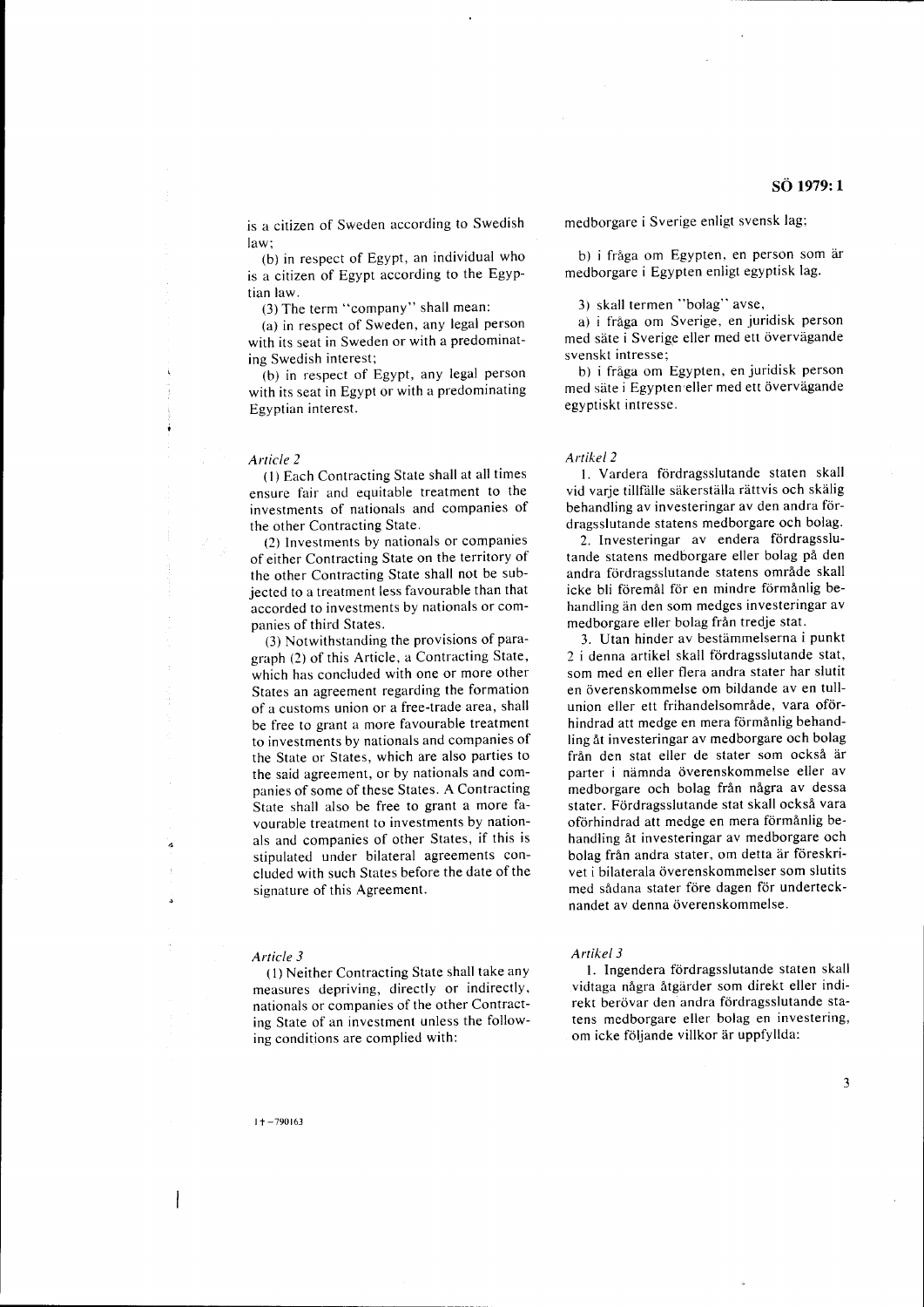(a) The measures are taken in the public interest and under due process of law;

(b) The measures are not discriminatory; and

(c) The measures are accompanied by provisions for the payment of prompt, adequate and effective compensation, which shall be freely transferable between the territories of the Contracting States.

(2) The provisions of paragraph (I) shall also apply to the current income from an investment as well as, in the event of liquidation, to the proceeds from the liquidation.

#### *Article 4*

(I) Each Contracting State shall, subject to its laws and regulations, allow without undue delay the transfer in any convertible currency of:

(a) the net profits, dividends, royalties, technical assistance and technical service fees, interest and other current income, accruing from any investment of the nationals or companies of the other Contracting State;

(b) the proceeds of the total or partial liquidation of any investment made by nationals or companies of the other Contracting State;

(c) funds in repayment of borrowings by nationals or companies of one Contracting State from the nationals or companies of the other Contracting State which both Contracting States have recognized as investment; and

(d) the earnings of nationals of the other Contracting State who are allowed to work in connection with an investment on its territory.

(2) The Contracting States undertake to accord to transfers referred to in paragraph (I) of this Article a treatment as favourable as that accorded to transfers originating from investments made by nationals of any third country.

# *Article 5*

4

If a Contracting State makes a payment to any of its nationals or companies under a

a) åtgärderna vidtages i allmänt intresse och i enlighet med ett godtagbart rättsligt förfarande;

b) åtgärderna är icke diskriminerande; och

c) åtgärderna åtföljes av föreskifter om betalning av prompt, adekvat och effektiv ersättning, vilken skall kunna fritt överföras mellan de fördragsslutande staternas områden.

2. Bestämmelserna i punkt 1 skall också vara tillämpliga på löpande inkomster från en investering samt, i handelse av likvidation, på avkastningen från likvidationen.

#### *Artikel4*

1. Vardera fördragsslutande staten skall, med beaktande av sina lagar och förordningar, utan oskäligt dröjsmål medge överföring i vilken konvertibel valuta som helst av

a) nettovinster, utdelningar, royalties, avgifter för tekniskt bistånd och teknisk service, ränta och annan löpande inkomst som härrör från investering av den andra fördragsslutande statens medborgare eller bolag;

b) avkastningen från den totala eller partiella Iikvidationen av en investering som gjorts av den andra fördragsslutande statens medborgare eller bolag;

c) medel för återbetalning av lån som den ena fördragsslutande statens medborgare eller bolag upptagit från den andra fördragsslutande statens medborgare eller bolag och som båda de fördragssslutande staterna har erkänt som investering; och

d) de inkomster vilka har uppburits av den andra fördragsslutande statens medborgare, som har tillstånd att arbeta i samband med en investering pa dess omrade.

2. De fördragsslutande staterna förbinder sig att medge överföringar som avses i punkt I i denna artikel en lika förmånlig behandling som den som medges överföringar härrörande fran investeringar av medborgare i tredje land.

#### *Artikel5*

Om en fördragsslutande stat gör en utbetalning till någon av dess medborgare eller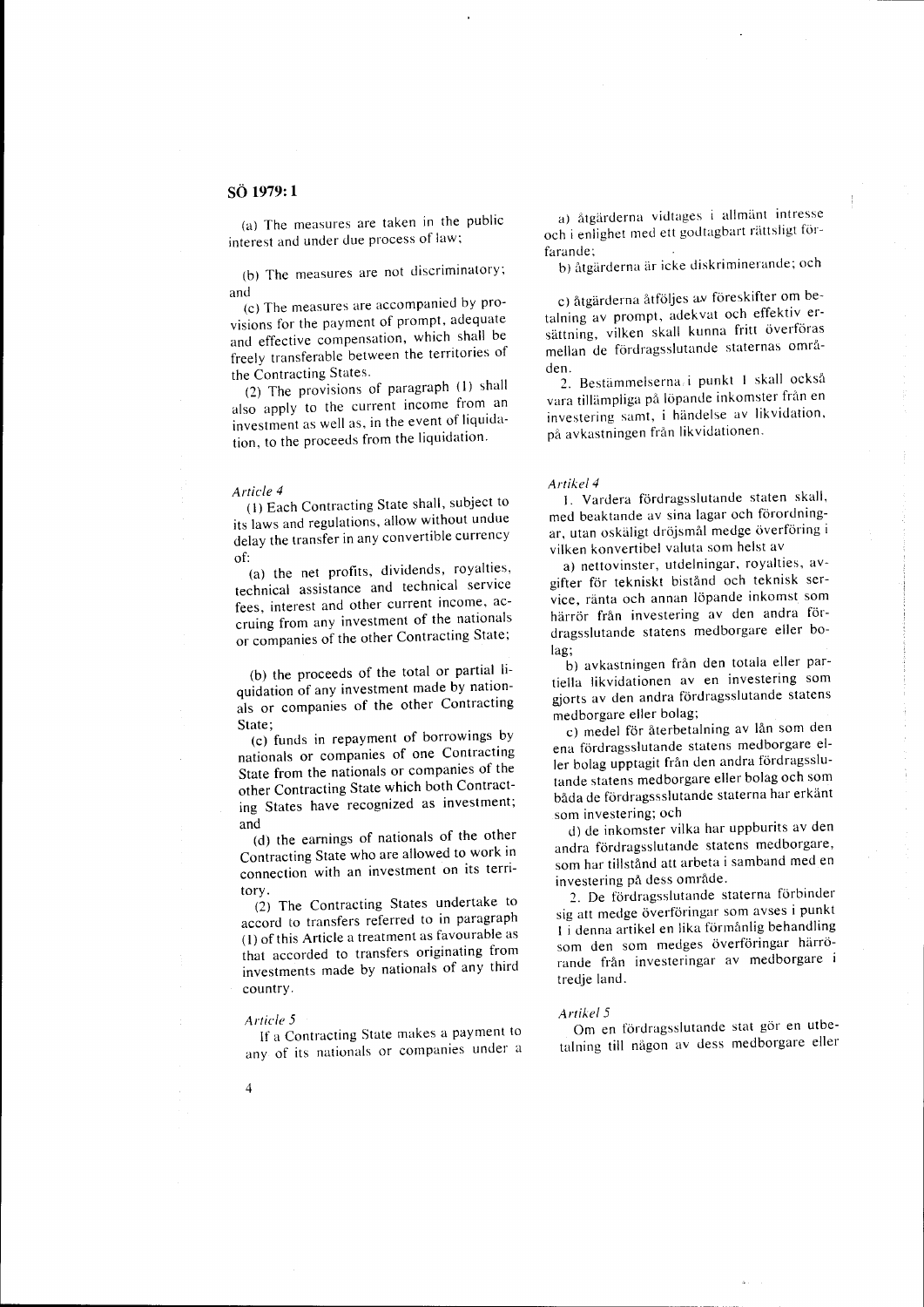guarantee it has granted in respect to an investment, the other Contracting State shall, without prejudice to the rights of the former Contracting State under Article 7, recognize the transfer of any right or title of such national or company to the former Contracting State and the subrogation of the former Contracting State to any such right or title.

#### *Article 6*

In the event of a dispute arising between a national or a company of one Contracting State and the other Contracting State in connection with an investment on the territory of that other Contracting State, it shall upon the agreement by both parties to the dispute be submitted for arbitration to the International Centre for Settlement of Investment Disputes established under the Washington Convention on the Settlement of Investment Disputes between States and Nationals of other States, dated March 18, 1965.

#### *Article 7*

 $\mathbf{I}$ 

(I) If a dispute concerning the interpretation or application of this Agreement is not settled in accordance with the procedure stipulated in Article 6, it shall, upon the request of either Contracting State, be submitted to an arbitral tribunal.

(2) Such arbitral tribunal shall be established in each individual case, each Contracting State appointing one member, and those two members shall then agree upon a national of a third State as their Chairman to be appointed by the Governments of the two Contracting States. Such members shall be appointed within two months, and such Chairman within three months, after either Contracting State has made known to the other Contracting State that it wishes the dispute to be submitted to an arbitral tribunal.

(3) If the periods specified in paragraph (2) have not been observed, either Contracting State may, in the absence of any other relevant arrangement, invite the President of

# **s6 1979: 1**

bolag i enlighet med en garanti som den beviljat med avseende på en investering, skall den andra fordragsslutande staten, utan inskrankning av den förra fördragsslutande statens rättigheter enligt artikel 7, erkänna överföringen av varje rattighet eller fordran tillkommande sådan medborgare eller sådant bolag till den förra fördragsslutande staten och den förra fördragsslutande statens övertagande av varje sådan rättighet eller fordran.

## *Artikel6*

Vid tvist mellan medborgare eller bolag från den ena fördragsslutande staten och den andra fördragsslutande staten i samband med en investering på denna andra fördragsslutande stats omrade skall denna tvist efter överenskommelse mellan de båda tvistande parterna hänskjutas för skiljedom till det internationella centralorganet för biläggande av investeringstvister, som upprattats enligt den i Washington den 18 mars 1965 dagtecknade konventionen om bilaggande av investeringstvister mellan stat och medborgare i annan stat.

#### *Artikel 7*

1. Om en tvist rörande tolkningen eller tilllämpningen av denna överenskommelse icke avgöres i enlighet med det i artikel 6 föreskrivna förfarandet, skall den på endera fördragsslutande statens begaran hanskjutas till skiljedomstol.

2. Sadan skiljedomstol skall upprattas i varje enskilt fall, varvid vardera fördragsslutande staten utser en medlem, och dessa två medlemmar skall sedan överenskomma om en medborgare i en tredje stat som sin ordförande att utses av de tva fordragsslutande staternas regeringar. Sadana medlemmar skall utses inom två månader och sådan ordförande inom tre månader efter det att endera fördragsslutande staten har underrättat den andra fördragsslutande staten om sin önskan att hanskjuta tvisten till skiljedomstol.

3. Om de i punkt 2 angivna tidsfristerna icke har iakttagits, kan vardera fördragsslutande staten i avsaknad av annat tillampligt arrangemang hemställa att presidenten i In-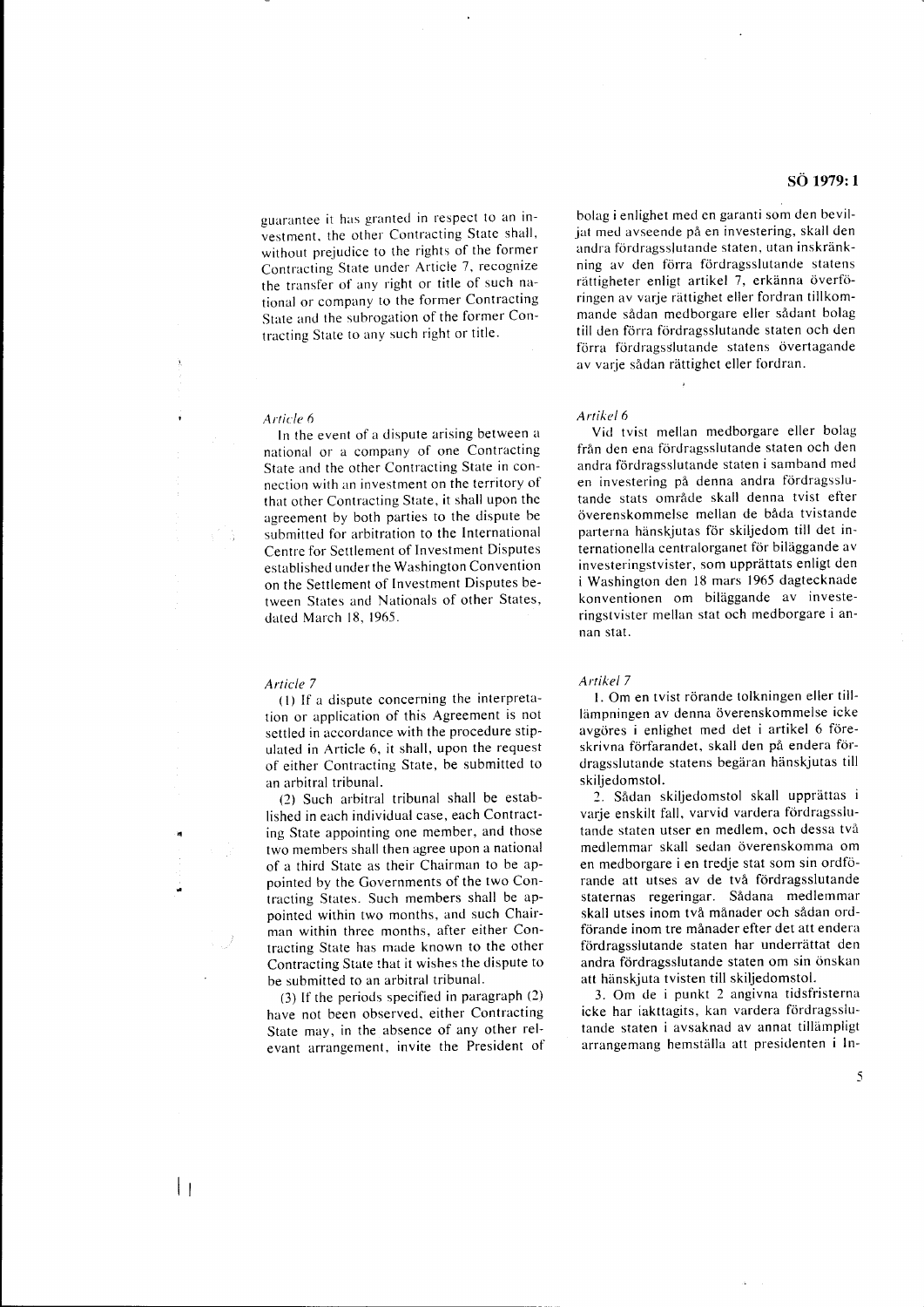(a) inter<

 $(h)$ and  $(c)$ visio and freel the  $($  $(2)$ also inve tion

> *Arti*  (1 its I dela of: (: tec! fee cru or  $\epsilon$

> > qui als **Sta**

> > > na<sup>-</sup> St; otl in! an

 $\overline{\mathbf{1}}$ 

C( co to

> ac (1 th in c(

> > A

a

4

the International Court of Justice to make the necessary appointments. If the President is a national of either Contracting State or if he is otherwise incapacitated from discharging his function, the Vice-President should be invited to make the necessary appointments. If the Vice-President is a national of either Contracting State or if he too is incapacitated from discharging his function, the Member of the International Court of Justice next in seniority who is not a national of either Contracting State and is not incapacitated should be invited to make the necessary appointments.

(4) The arbitral tribunal shall reach its decision by a majority of votes. Such decisions shall be binding. Each Contracting State shall bear the cost of its own member and of its counsel in the arbitral proceedings; the cost of the Chairman and the remaining costs shall be borne in equal parts by both Contracting States. The arbitral tribunal may make a different regulation concerning costs. In all other respects, the arbitral tribunal shall determine its own procedure.

## *Article 8*

A dispute concerning the interpretation or application of this Agreement shall not be submitted to international settlement unless the domestic remedies have been exhausted. This rule shall not, however, apply where the application of such remedies is unreasonably prolonged.

A dispute whether the application of the domestic remedies is unreasonably prolonged shall be settled in accordance with the procedure laid down in Article 7.

## *Article 9*

Nothing in this Agreement shall prejudice any rights or benefits accruing under national or international law to interests of a national or a company of one Contracting State on the territory of the other Contracting State.

#### *Article IO*

6

(1) This Agreement shall enter into force on the day the Governments of the two Contracting States notify each other that their ternationella domstolen skall göra de nödvändiga utnämningarna. Om presidenten är medborgare i endera fördragsslutande staten eller om han av annat skäl är oförmögen att fullgöra uppdraget, skall hemstallas att vicepresidenten gör de nödvändiga utnämningarna. Om vicepresidenten ar medborgare i endera fördragsslutande staten eller om även han är oförmögen att fullgöra uppdraget, skall hemställas att den till tjänsteåren äldste ledamoten av Internationella domstolen som icke ar medborgare i någondera fördragsslutande staten och som icke är oförmögen att fullgöra uppdraget gör de nödvändiga utnämningarna.

4. Skiljedomstolen skall fatta sitt beslut genom majoritetsröstning. Sådana beslut skall vara bindande. Vardera fordragsslutande staten skall bära kostnaden för sin egen medlem och för sitt ombud i skiljeförfarandet; kostnaden for ordforanden och ovriga kostnader skall bäras till lika delar av båda de fördragsslutande staterna. Skiljedomstolen kan förordna på annat sätt beträffande kostnaderna. I alia andra avseenden skall skiljedomstolen faststalla sin egen procedur.

#### *Aritkel8*

En tvist om tolkningen eller tillampningen av denna överenskommelse skall icke hänskjutas till internationellt avgörande, om icke de inhemska rättsmedlen har uttömts. Denna regel skall emellertid icke vara tillämplig, när utnyttjandet av sadana rattsmedel tar oskaligt lång tid i anspråk.

En tvist om huruvida utnyttjandet av de inhemska rattsmedlen tar oskaligt lang tid i ansprak skall bilaggas i overensstammelse med det i artikel 7 faststallda forfarandet.

## *Artikel9*

Intet i denna övrenskommelse skall påverka några rättigheter eller förmåner som enligt nationell eller internationell rätt tillkommer den ena fördragsslutande statens medborgare eller bolag på den andra fördragsslutande statens område.

#### *Artikel IO*

1. Denna overenskommelse skall trada i kraft den dag då de två fördragsslutande staternas regeringar underrattar varandra om att

**so <sup>1</sup>**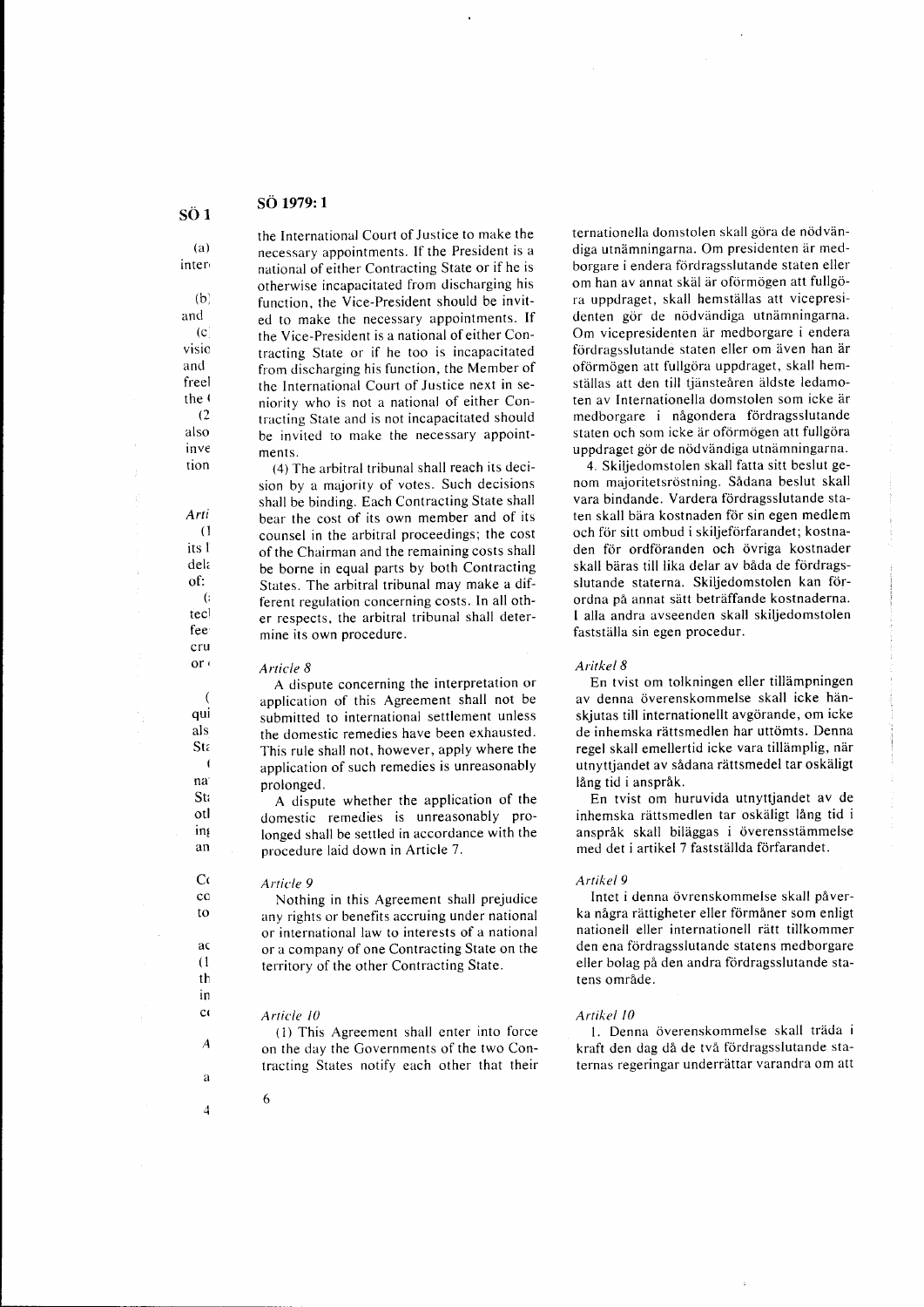constitutional requirements for the entry into force of this Agreement have been fulfilled.

(2) This Agreement shall remain in force for a period of twenty years and shall continue in force thereafter unless, after the expiry of the initial period of nineteen years, either Contracting State notifies in writing the other Contracting State of its intention to terminate this Agreement. The notice of termination shall become effective one year after it has been received by the other Contracting State.

(3) In respect of investments made prior to the date when the notice of termination of this Agreement becomes effective, the provisions of Articles I to 9 shall remain in force for a further period of twenty years from that date.

In witness whereof the undersigned, duly authorized thereto, have signed this Agreement.

Done in Cairo on the 15th of July 1978 in two originals in the English language.

For the Government of Sweden *Axel Edels{alll* 

For the Government of the Arab Republic of Egypt

*Abdel Aziz Zahwy* 

deras konstitutionella villkor för ikraftträdandet av denna överenskommelse har uppfyllts.

2. Denna överenskommelse skall förbli i kraft under en tid av tjugo ar och skall fortsatta att gälla därefter, om icke den ena fördragsslutande staten efter utgangen av den inledande perioden om nitton år underrättar den andra fördragsslutande staten skriftligen om sin avsikt att frånträda denna överenskommelse. Uppsägningen skall träda i kraft ett år efter det att den har mottagits av den andra fördragsslutande staten.

3. I fråga om investeringar som gjorts före den dag da uppsagningen av denna overenskommelse träder i kraft skall bestämmelserna i artiklarna 1-9 forbli i kraft under en ytterligare period om tjugo år från nämnda dag.

Till bekraftelse harav har undertecknade, därtill vederbörligen bemyndigade, undertecknat denna överenskommelse.

Som skedde i Kairo den IS juli 1978 i tva original pa engelska spraket.

För Sveriges regering *Axel Edels{alll* 

For Arabrepubliken Egyptens regering

*Abdel Aziz Zahwy* 

 $70<sup>1</sup>$ 

iat.

 $\overline{\phantom{a}}$ 

**.1 '1,** 

்வா

 $\sin$ 

Cairo, July IS, 1978

H. E. Axel Edelstam Ambassador of Sweden

With reference to article I paragraph 3 of the Agreement between the Government of Sweden and the Government of the Arab Republic of Egypt I have the honour to propose, on behalf of the Government of the Arab Republic of Egypt, that an understanding be reached on the following interpretation of the concept of "predominating interest":

Kairo den IS juli 1978

Hans Excellens Sveriges ambassador Axel Edelstam

Med hänvisning till artikel 1 punkt 3 i överenskommelsen mellan Sveriges regering och Arabrepubliken Egyptens regering har jag äran att på Arabrepubliken Egyptens regerings vägnar föreslå att enighet nås om följande tolkning av begreppet "övervägande intresse":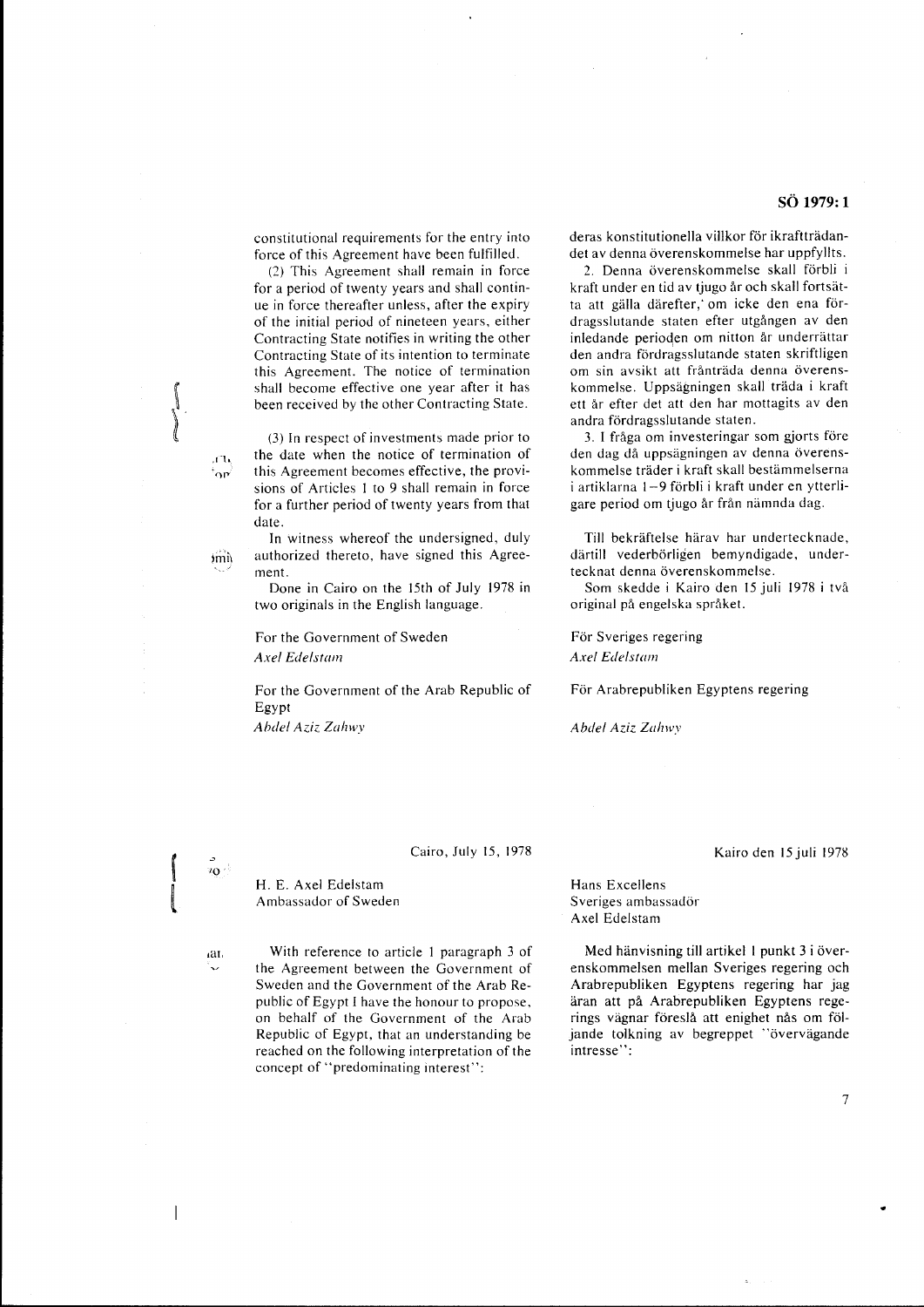A company with its seat in one Contracting State is deemed to have a predominating interest in a company with its seat outside that State if it, directly or indirectly, owns 50 % or more of the interests in this latter company. If its interests are less than 50%, the Contracting States shall come to an understanding in each case whether the interests held by the first-mentioned company are a predominating interest permitting it to exercise control or decisive influence on the other company. If such an understanding cannot be reached, the matter shall be settled in accordance with the procedure laid down in article 7 of the Agreement on the Mutual Protection of Investments.

If the Government of Sweden agrees to this understanding, I have the honour to propose that this letter and your reply to that effect shall constitute an Agreement in this matter.

*Ahdel A.::iz Zahwy*  Under-Secretary of State Ministry of Economy and Economic Cooperation

Ett bolag med sate i en fordragsslutande stat anses ha ett övervägande intresse i ett bolag med säte utanför denna stat, om det direkt eller indirekt ager 50 % eller mera av intressena i detta senar'e bolag. Om dess intressen understiger 50 %, skall de fordragsslutande staterna nå enighet i varie särskilt fall om huruvida det förstnämnda bolagets intressen är ett övervägande intresse, som tillåter bolaget att utöva kontroll eller ett bestämmande inflytande över det andra bolaget. Om sådan enighet icke kan nås, skall fragan regleras i enlighet med det forfarande som fastlagts i artikel 7 i overenskommelsen om omsesidigt skydd av investeringar.

Om Sveriges regering instammer i denna uppfattning, har jag äran föreslå att detta brev och Ert svar av detta innehall skall utgora en överenskommelse i denna fråga.

# *Abelel Azi.:: Zahwy*

Statssekreterare Ministeriet för ekonomi och ekonomiskt samarbete

### Cairo, July 15, 1978.

Kairo den 15 juli 1978

Abdel Aziz Zahwy Under-Secretary of State Ministry of Economy and Economic Cooperation CAIRO

With reference to article I paragraph 3 of the Agreement between the Government of Sweden and the Government of the Arab Republic of Egypt, I have the honour to propose, on behalf of the Government of Sweden, that an understanding be reached on the following interpretation of the concept of "'predominating interest":

A company with its seat in one Contracting State is deemed to have a predominating interest in a company with its seat outside that State if it, directly or indirectly, owns 50 % or Herr Statssekreteraren Abdel Aziz Zahwy Ministeriet för ekonomi och ekonomiskt samarbete KAIRO

Med hänvisning till artikel 1 punkt 3 i överenskommelsen mellan Sveriges regering och Arabrepubliken Egyptens regering har jag äran att på Sveriges regerings vägnar föreslå att enighet nås om följande tolkning av begreppet "övervägande intresse":

Ett bolag med säte i en fördragsslutande stat anses ha ett övervägande intresse i ett bolag med säte utanför denna stat, om det direkt eller indirekt ager 50 % eller mera av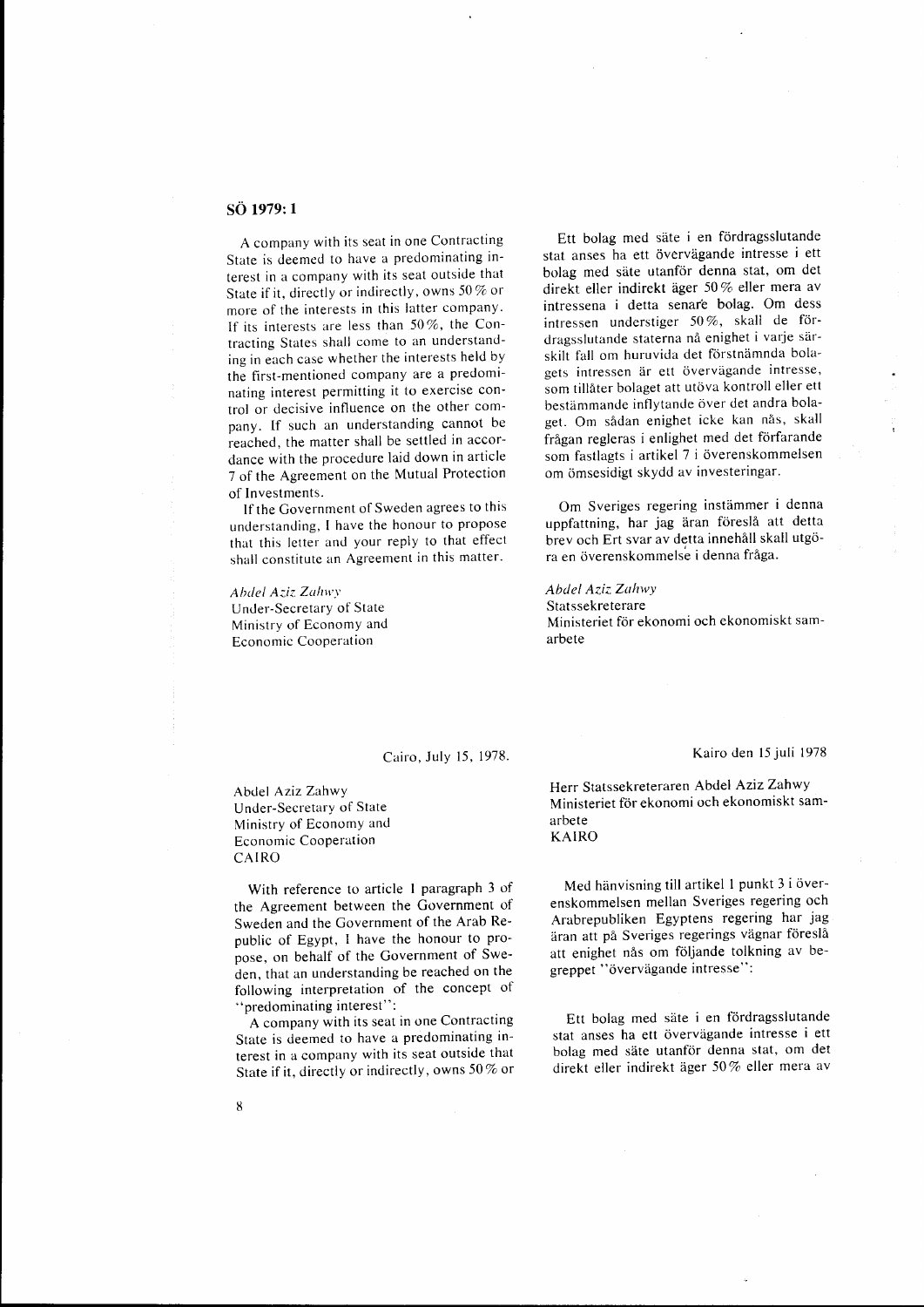more of the interests in this latter company. If its interests are less than 50 %, the Contracting States shall come to an understanding in each case whether the interests held by the first-mentioned company are a predominating interest permitting it to exercise control or decisive influence on the other company. If such an understanding cannot be reached, the matter shall be settled in accordance with the procedure laid down in article 7 of the Agreement on the Mutual Protection of Investments.

If the Government of the Arab Republic of Egypt agrees to this understanding, I have the honour to propose that this letter and your reply to that effect shall constitute an Agreement in this matter.

#### *Axe! Ede!stam*

Ambassador of Sweden

#### Cairo, July 15, 1978

H. E. Axel Edelstam Ambassador of Sweden

With reference to article 3 paragraph I subparagraph of the Agreement between the Government of Sweden and the Government of the Arab Republic of Egypt, I have the honour to propose, on behalf of the Government of the Arab Republic of Egypt, that an understanding be reached on the following interpretation of the term "prompt".

The term "prompt" shall be deemed to be fulfilled, if transfer is made within such a period as is normally required for the completion of transfer formalities.

If the Government of Sweden agrees to this understanding, I have the honour to propose that this letter and your reply to that effect shall constitute an Agreement in this matter.

**Abdel Aziz Zahwy** 

Under-Secretary of State Ministry of Economy and Economic Cooperation

intressena i detta senare bolag. Om dess intressen understiger 50 %, skall de fördragsslutande staterna nå enighet i varje särskilt fall om huruvida det förstnämnda bolagets intressen ar ett overvagande intresse, som tillater bolaget att utöva kontroll eller ett bestämmande inflytande över det andra bolaget. Om sådan enighet icke kan nås, skall frågan regleras i enlighet med det förfarande som fastlagts i artikel 7 i överenskommelsen om ömsesidigt skydd av investeringar.

Om Arabrepubliken Egyptens regering instämmer i denna uppfattning, har jag äran foresla att detta brev och Ert svar av detta innehåll skall utgöra en överenskommelse i denna fråga.

*Axe! Edelstam*  Sveriges ambassador

Kairo den 15 juli 1978

Hans Excellens Sveriges ambassador Axel Edelstam

Med hanvisning till artikel 3 punkt I underpunkten i överenskommelsen mellan Sveriges regering och Arabrepubliken Egyptens regering har jag aran att pa Arabrepubliken Egyptens regerings vägnar föreslå att enighet nås om följande tolkning av termen "prompt".

Termen "prompt" skall anses vara uppfylld, om en överföring göres inom sådan tid som normalt åtgår för fullgörande av formaliteter för en överföring.

Om Sveriges regering instammer i denna uppfattning, har jag äran föreslå att detta brev och Ert svar av detta innehåll skall utgöra en överenskommelse i denna sak.

*Ahdel Adz Zahwy.* 

Statssekreterare

Ministeriet för ekonomi och ekonomiskt samarbete.